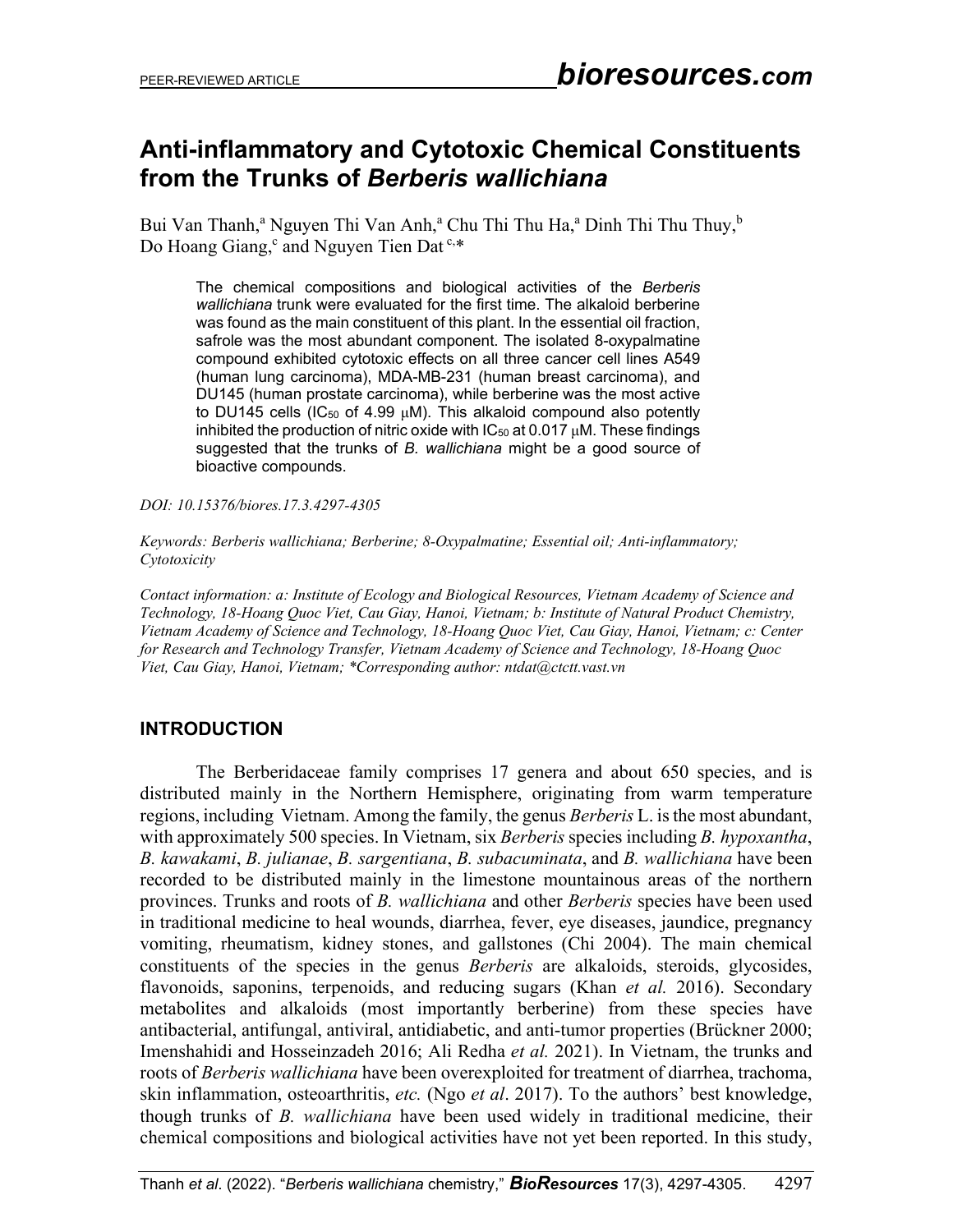the extract and fractions of *B. wallichiana* trunks showed remarkable cytotoxicity against several cancer cell lines and exhibited strong inhibition of the production of antiinflammatory mediator nitric oxide (NO). This paper describes the extraction and identification of the chemical constituents as well as the cytotoxic and anti-inflammatory effects of this species.

## **EXPERIMENTAL**

### **Plant Materials**

The trunks of *Berberis wallichiana* were collected from Lao Cai province, Vietnam in Jun 2016. The sample was identified by one of the authors (Bui Van Thanh), and a voucher specimen (M-186.2016) was deposited at the herbarium of the Institute of Ecology and Biological Resources, Vietnam.

## **General Procedures**

Thin-layer chromatography (TLC) was performed on precoated silica gel 60 F254 plates (Merck, Darmstadt, Germany), and the spots were detected under UV illumination at wavelengths of 254 nm and 365 nm, followed by spraying with 10% H2SO4 reagent and heating the plates. Column chromatography (CC) was performed using Diaion HP-20 (Mitsubishi Chem. Ind. Co., Ltd., Chiyoda, Japan), silica gel 60 (70- to 230-mesh, Merck, Darmstadt, Germany), or YMC RP-C18 resin (150 µm, YMC, Kyoto, Japan). Nuclear magnetic resonance (NMR) experiments were performed on a Bruker AM500 Fourier transform NMR (FT-NMR) spectrometer (Bruker, Billerica, MA, USA) using tetramethylsilane (TMS) as an internal standard. Optical rotations were read on a JASCO P-2000 digital polarimeter (JASCO Corporation, Tokyo, Japan). Electron-spray ionization (ESI) mass spectra were obtained with an Agilent 1260 series Liquid chromatographymass spectrometry (LC-MS) single quadrupole mass spectrometer (Agilent Technologies, Santa Clara, CA, USA).

## **Essential Oil Analysis**

Dried *B. wallichiana* trunk powder (500 g) was hydrodistilled in a Clevenger-type apparatus for 4 h, after which the essential oils obtained were separated and dried with anhydrous MgSO<sub>4</sub>. The obtained oils were stored at  $-5$  °C until used. The gas chromatography-mass spectrometry (GC-MS) analysis was performed using an Agilent GC7890A apparatus coupled to a mass selective detector (Agilent 5975C; Agilent Technologies, Santa Clara, CA, USA). An HP-5MS fused silica capillary column (60 m  $\times$ 0.25 mm id.  $\times$  0.25 µm film thickness) was used. Helium was the carrier gas with a flow rate of 1.0 mL/min. The inlet temperature was 240  $^{\circ}$ C and the oven temperature program was as follows: 60 °C to 220 °C at 4 °C/min, and then at 20 °C/min to 240 °C with an interphase temperature of 280 °C. The split injection mode was 1:142, the detector temperature used was 270 °C, and the injection volume was 0.1  $\mu$ L. The MS interface temperature was 270 °C, MS mode, E.I. detector voltage 1300 V, and mass range 40 Da to 400 Da at 1.0 scan/s. Identification of components was achieved based on their retention indices and by comparison of their mass spectral fragmentation patterns with those stored in the MS library (NIST08, Wiley09). Relative contents of the various chemical components were calculated based on total ion current without standardization. Data processing was achieved using MassFinder4.0 (Hochmuth Scientific Consulting, version 4.0, Hamburg, Germany).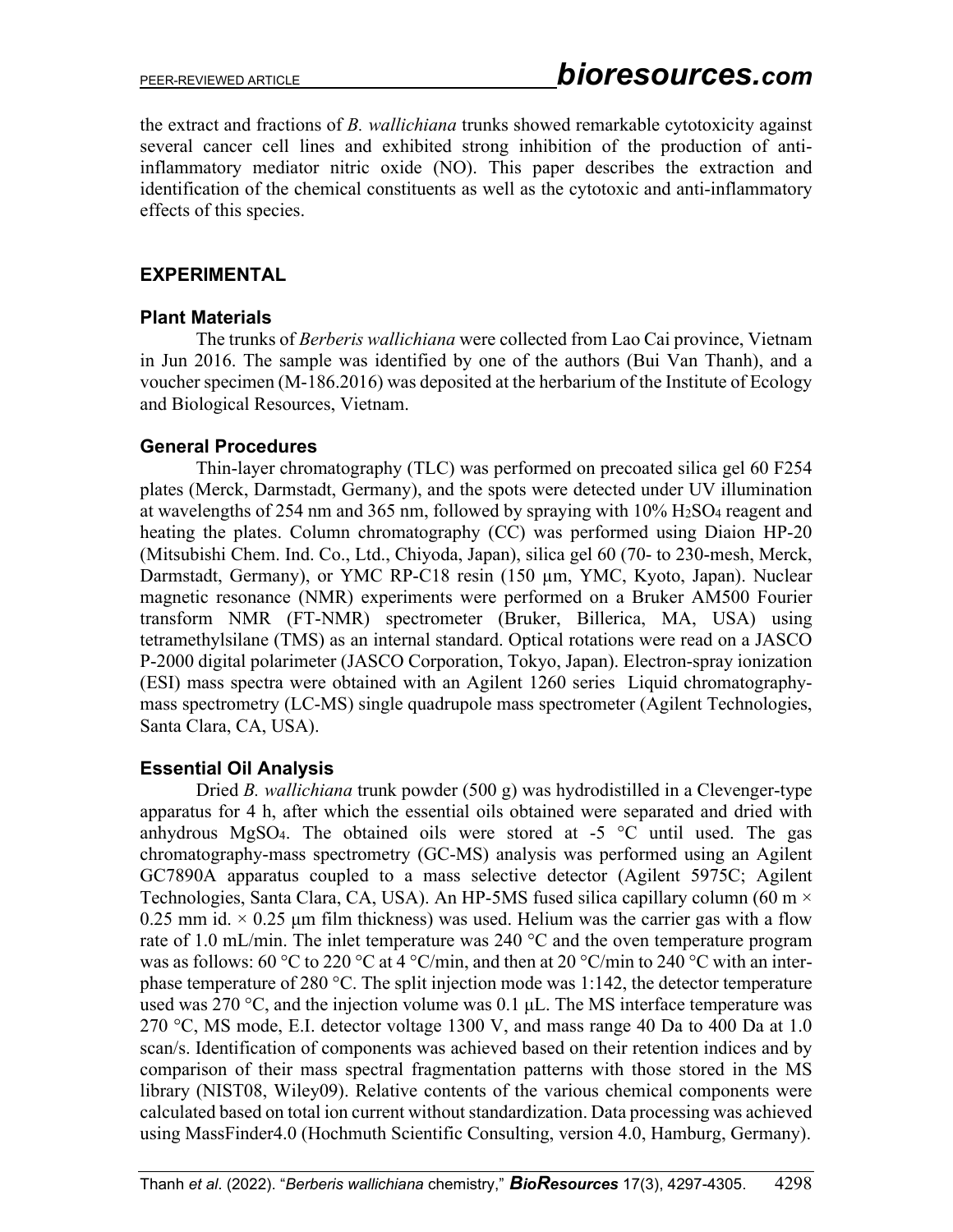### **Extraction and Isolation**

Dried trunk powder (5 kg) was extracted with methanol (MeOH) (15 L  $\times$  4 times) in an ultrasonic bath for 45 min. The combined solutions were concentrated to obtain a crude extract (100 g). The extract was suspended in 10% HCl solution, then successively partitioned three times in ethyl acetate (EtOAc) at the ratio of 1:1  $(v/v)$ . The organic layer was separated and concentrated to give the non-alkaloid fraction (6.1 g), while the acid phase was alkalinized to pH 8 to 9 with a 2 N NaOH solution then extracted four times with the two-fold volume of dichloromethane. The organic layer was concentrated to give the alkaloids enriched fraction (20.0 g). The enriched fraction was subjected to a silica gel chromatography column (CC) with gradient mixtures of dichloromethane (DCM) and MeOH (60:1 to 1:1, v/v) to afford six fractions (F1 to F6). Berberine (**1**) (4.8 g) obtained from the fraction F6 (10 g) was further purified by recrystallization in MeOH. Fraction F3 (374 mg) was subjected to a silica gel CC and eluted with a solvent mixture DCM-EtOAc-Acetone (60:1:1, v/v/v), followed by a YMC-C18 column eluted with MeOH 60% to obtain noroxyhydrastine (**2**) (4.4 mg) and 8-oxypalmatine (**3**) (8 mg). Fraction F2 (250 mg) was separated using a silica gel column eluted with DCM-EtOAc (16/1, v/v) followed by a silica gel column eluted with DCM-acetone (40/1, v/v) to afford oxyberberine (**4**) (80 mg) and berberal (**5**) (4 mg).



**Fig. 1.** Structures of the isolated compounds **1** to **5** 

### **Cell Lines**

The RAW 264.7 (Murine macrophage), A549 (human lung carcinoma), MDA-MB-231 (human breast carcinoma), and DU145 (human prostate carcinoma) cells were kindly provided by Prof. Jeong-Hyung Lee, Department of Biochemistry, College of Natural Sciences, Kangwon National University, Korea. The cells were cultured at 37 °C in an RMPI1640 medium supplemented with 10% fetal bovine serum (FBS), 100 μg/mL streptomycin sulfate, and 100 U/mL penicillin. The cells were incubated in a  $5\%$  CO<sub>2</sub> incubator.

### **Cytotoxicity Assay**

The viability of the cells was evaluated using the methylthialazole tetrazolium bromide (MTT) method. The cells were seeded in 96-well plates at the concentration of  $1.0 \times 10^5$  cells/well and treated with various concentrations of isolated compounds, then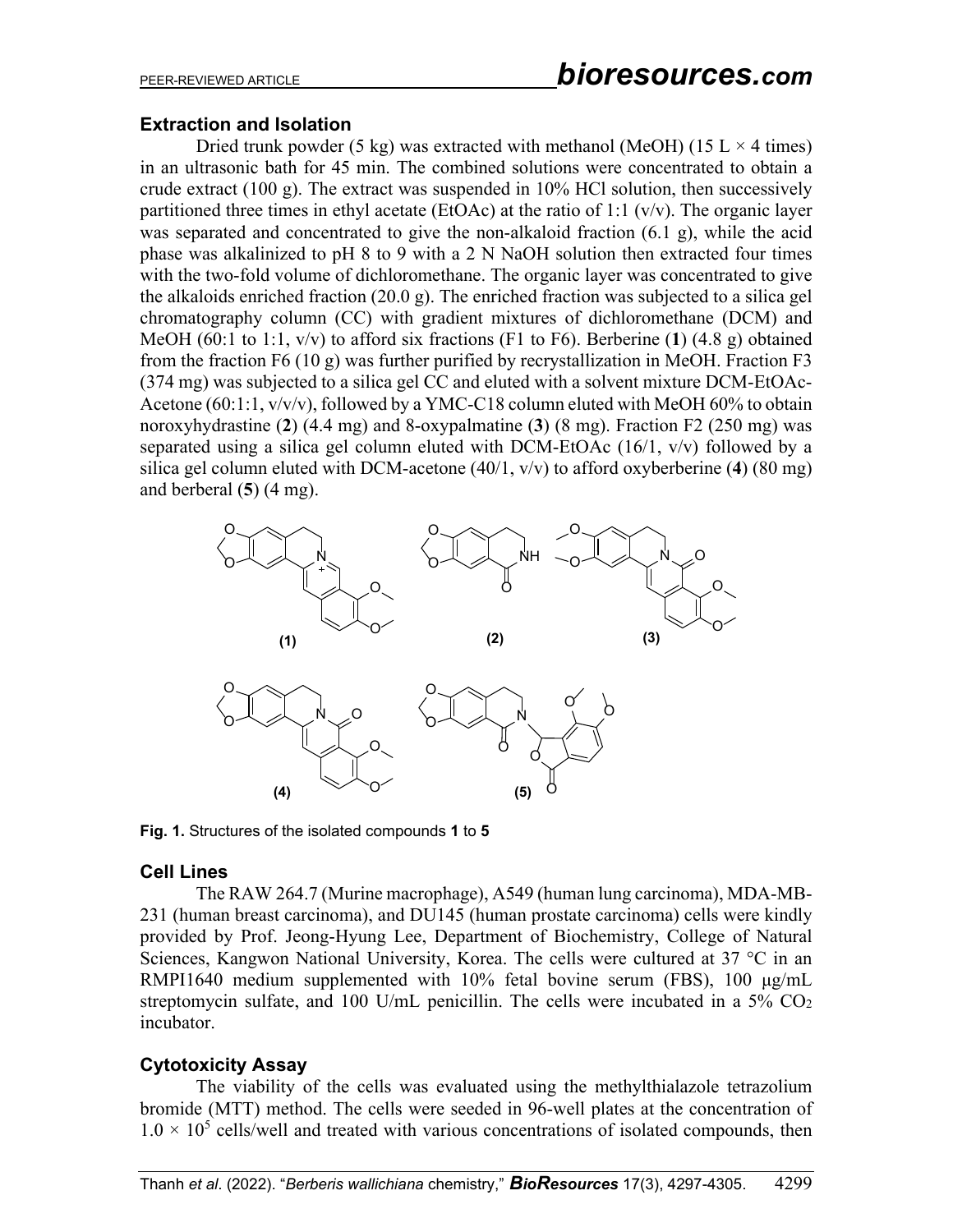incubated in a humidified 5%  $CO<sub>2</sub>$  atmosphere at 37 °C. After 48 h incubation, 20  $\mu$ L of MTT (0.5 mg/mL in PBS) was added to each well and incubated again at 37  $\degree$ C for 4 h. After removing the supernatant, the solids obtained were dissolved in isopropanol, and the OD values were measured at 570 nm using a microplate reader. Camptothecin was used as the positive control for the tests on A549 and DU145 cell lines, whereas paclitaxel was used as the positive control for the test on MDA-MB-231 human breast carcinoma cells. Camptothecin is an antitumor agent that has been used not only as a popular positive control on cytotoxicity assays (Li *et al*. 2017; Qin *et al.* 2017; Hue *et al.* 2022). Meanwhile, paclitaxel is also a well-known drug for breast cancer treatments. Measurements were performed in triplicate and are representative of two independent experiments in which the values generally agreed within 5%.

## **Assay for Inhibition of NO Production**

RAW264.7 cells were seeded in a 96-well plate at  $2.5 \times 10^5$  cells/well and incubated for 3 h. The plates were pretreated with various concentrations of compounds for 30 min and then incubated for another 24 h with or without 1.0 μg/mL lipopolysaccharide (LPS). As a parameter of NO synthesis, nitrite concentration in the culture supernatant was measured by the Griess method. A total of 100 μL of the culture supernatant was transferred to another 96-well plate and mixed with 100 μL of Griess reagent. The absorbance of the reaction solution was read at 570 nm with a microplate reader. Cardamonin was used as a positive control. Measurements were performed in triplicate and are representative of two independent experiments in which the values generally agreed within 5%.

## **RESULTS AND DISCUSSION**

### **Essential Oil Chemistry**

The chemical compositions of essential oil obtained from *B. wallichiana* were analyzed by GC/MS. As shown in Table 1, a total of 53 components amounting to 93.3% were identified. Safrole was found as the most abundant (22.28%), while *α*-cedrene, (E) caryophyllene, cedrol, and *α*-cadinol were the major components (accounted from 2.06% to 4.91%). Another major compound at 15.89% content level was recognized but the chemical name has not been identified from the MS libraries.

## **Structures Elucidation**

Five alkaloids were isolated from the extract of *B. wallichiana* trunks. Berberine (**1**) was recrystallized and identified by comparing on TLC and LC-MS experiments with the in-house standard compound. This is a popular alkaloid found in several species of the Berberis genus (Bruce et al. 1987). The <sup>1</sup>H-NMR spectrum was used to further confirm the structure of the compound.

Compound 2 was isolated as a pale yellow amorphous powder. The <sup>1</sup>H-NMR spectrum showed two singlet signals for the aromatic ring at  $\delta$ <sub>H</sub> 7.52 and 6.65 ppm, a triplet of a methylene group at  $\delta$ H 2.93 ppm, a triple doublet of methylene at  $\delta$ H 3.52 ppm, and a broad singlet of amide proton at  $\delta$ H 6.13 ppm suggested their characteristic linkages. The  $13C$  NMR spectrum showed signals of two methylene, two aromatic methines, four quarternary aromatic carbons, an amide carbonyl group, and a methylenedioxy group. Comparison of NMR spectra of compound **2** with reported data indicated it to be noroxyhydrastine (Bhakuni and Singh 1982).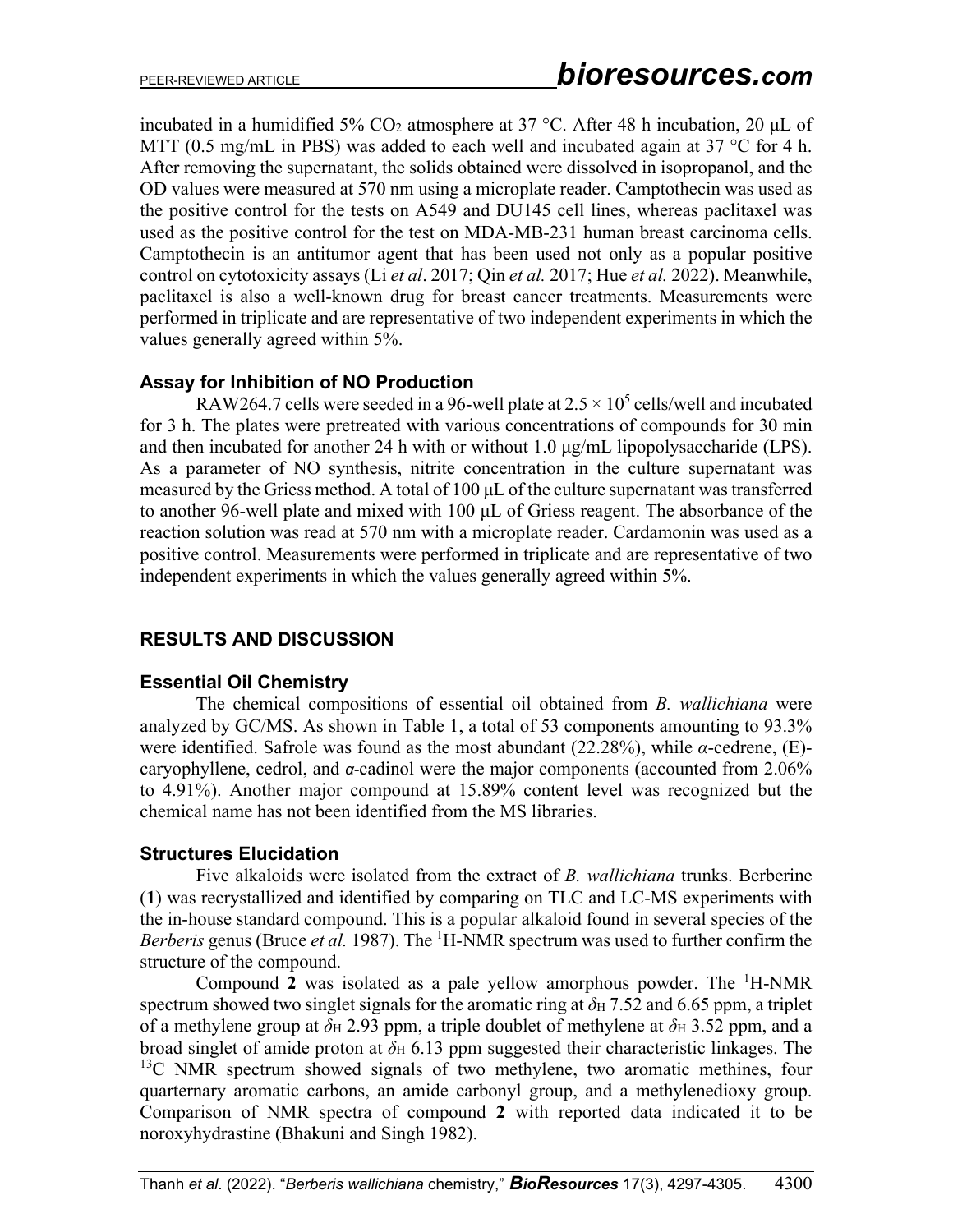|                       | <b>Retention</b> | <b>Retention</b> |                         |              |  |
|-----------------------|------------------|------------------|-------------------------|--------------|--|
| No.                   | Time (min)       | <b>Index</b>     | <b>Compound Name</b>    | Area (%)     |  |
| 1                     | 17.66            | 1157             | Citronellal             | 0.32         |  |
| $\overline{2}$        | 20.30            | 1232             | Citronellol             | 1.41         |  |
| $\overline{3}$        | 21.24            | 1259             | Geraniol                | 0.23         |  |
| 4                     | 22.67            | 1301             | Safrole                 | 22.28        |  |
| 5                     | 25.66            | 1391             | $\alpha$ -Copaene       | 0.60         |  |
| 6                     | 26.13            | 1406             | cis-ß-Elemene           | 0.83         |  |
| 7                     | 26.31            | 1411             | a-Methyleugenol         | 0.53         |  |
| 8                     | 27.02            | 1434             | a-Cedrene               | 3.33         |  |
| $\boldsymbol{9}$      | 27.19            | 1439             | (E)-Caryophylene        | 4.91         |  |
| 10                    | 27.32            | 1443             | $\beta$ -Cedrene        | 0.47         |  |
| 11                    | 27.46            | 1448             | a-trans-Bergamotene     | 0.26         |  |
| 12                    | 27.61            | 1453             | cis-Thujopsene          | 0.34         |  |
| 13                    | 27.82            | 1459             | Neryl acetate           | 1.63         |  |
| 14                    | 28.09            | 1468             | $\beta$ -Barbatene      | 1.32         |  |
| 15                    | 28.29            | 1474             | $\alpha$ -Humulene      | 0.82         |  |
| 16                    | 28.51            | 1481             | 9-epi-(E)-Caryophyllene | 0.31         |  |
| 17                    | 28.89            | 1493             | y-Muurolene             | 0.40         |  |
| 18                    | 28.94            | 1495             | ar-Curcumene            | 0.27         |  |
| 19                    | 29.08            | 1499             | $(E)$ - $\beta$ -lonone | 0.37         |  |
| 20                    | 29.13            | 1501             | Germacrene D            | 0.45         |  |
| $\overline{21}$       | 29.33            | 1508             | $\beta$ -Selinene       | 0.30         |  |
| 22                    | 29.43            | 1511             | Asaricin                | 1.92         |  |
| 23                    | 29.60            | 1517             | $\alpha$ -Muurolene     | 1.37         |  |
| 24                    | 29.72            | 1521             | $\beta$ -Bisabolene     | 1.30         |  |
| 25                    | 29.83            | 1524             | $\beta$ -Methyl ionone  | 0.18         |  |
| 26                    | 29.93            | 1528             |                         | 0.38         |  |
| $\overline{27}$       | 30.10            | 1534             | Cuparene                | 0.43         |  |
|                       |                  |                  | y-Cadinene              | 1.53         |  |
| 28<br>$\overline{2}9$ | 30.30            | 1540             | δ-Cadinene              |              |  |
|                       | 30.37            | 1543             | cis-Calamenene          | 0.56         |  |
| 30                    | 31.02            | 1565             | a-Calacorene            | 0.23         |  |
| 31                    | 31.15            | 1569             | Elemol                  | 0.83         |  |
| 32                    | 31.34            | 1575             | (E)-Nerolidol           | 1.07         |  |
| 33                    | 32.17            | 1603             | Spathulenol             | 1.84         |  |
| 34                    | 32.35            | 1610             | Caryophyllene oxide     | 1.49         |  |
| 35                    | 32.89            | 1629             | epi-Cedrol              | 0.51         |  |
| 36                    | 33.02            | 1633             | Cedrol                  | 4.49         |  |
| 37                    | 33.58            | 1653             | cis-Cadin-4-en-7-ol     | 0.41         |  |
| 38                    | 33.72            | 1658             | y-Eudesmol              | 1.01         |  |
| 39                    | 33.95            | 1666             | epi-a-Cadinol           | 1.00         |  |
| 40                    | 33.99            | 1668             | epi-a-Muurolol          | 0.94         |  |
| 41                    | 34.08            | 1671             | a-Muurolol              | 0.60         |  |
| 42                    | 34.36            | 1681             | $\alpha$ -Cadinol       | 2.35         |  |
| 43                    | 34.97            | 1702             | Cadalene                | 0.23         |  |
| 44                    | 35.06            | 1705             | epi-α-Bisabolol         | 0.29         |  |
| 45                    | 35.14            | 1708             | n-Heptadecane           | 1.21         |  |
| 46                    | 37.98            | 1815             | cis-5-Hydroxycalamenene | 2.06         |  |
| 47                    | 39.33            | 1868             | Unknown                 | 15.89        |  |
| 48                    | 40.07            | 1897             | Unknown                 | 1.16<br>1.32 |  |
| 49                    | 41.41            | 1951             | Unknown                 |              |  |
| 50                    | 41.57            | 1957             | Methyl palmitate        | 0.32         |  |
| 51                    | 42.23            | 1985             | Isophytol               | 0.72         |  |

# **Table 1.** Essential Oil Composition of *B. wallichiana*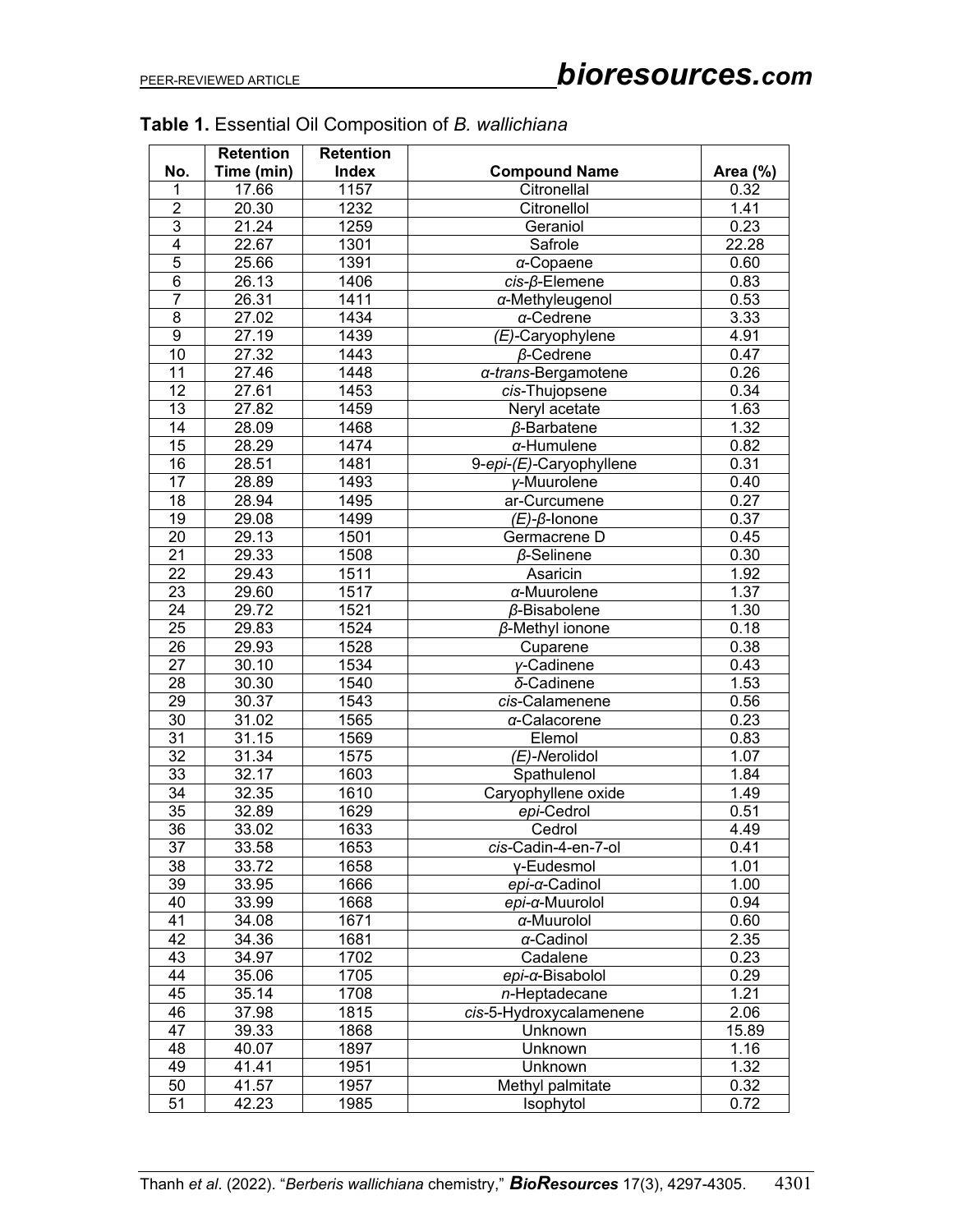|       | <b>Retention</b> | <b>Retention</b> |                      |             |  |  |
|-------|------------------|------------------|----------------------|-------------|--|--|
| No.   | Time (min)       | <b>Index</b>     | <b>Compound Name</b> | Area $(\%)$ |  |  |
| 52    | 42.67            | 2003             | Unknown              | 1.34        |  |  |
| 53    | 47 12            | 2190             | Unknown              | 2.95        |  |  |
| Total |                  |                  |                      |             |  |  |

The NMR spectra of compounds **3** and **4** were almost similar to the data of **1**. These indicated the structures of two protoberberine alkaloids. In these two compounds, the signal of the aromatic methine at C-8 was changed to a signal of a carbonyl group. Moreover, the spectra of compound **3** displayed the disappearance of the methylenedioxy signal and revealed two more methoxy groups. These were identified as 8-oxypalmatine **(3)** and oxyberberine **(4)** by comparing them to the previous study (Paulo *et al.* 1992).

Compound 5 was obtained as a yellow amorphous powder. The  ${}^{1}H$  and  ${}^{13}C$  NMR displayed two signals of the aromatic ring and two signals of methylene groups, which were similar to compound **2**. However, the disappearance of amide proton, together with the appearance of a signal of a highly oxidized sp<sup>3</sup> methine (at  $\delta$ c 89.7 ppm), signals of an aromatic ring, and two methoxy groups revealed the substitution in the amide group. Comparison of NMR spectra of compound **5** with the reported data indicated it to be berberal (Karimov *et al.* 1993).

### **Biological Activities**

Cytotoxic activities on three cancer cell lines A549 (human lung carcinoma), MDA-MB-231 (human breast carcinoma), and DU145 (human prostate carcinoma) of the isolated compounds were performed and the results are shown in Table 2.

| <b>Samples</b>                     | A549             | <b>MDA-MB-231</b>        | <b>DU145</b>      | <b>NO</b><br><b>Production</b> |
|------------------------------------|------------------|--------------------------|-------------------|--------------------------------|
| Total Extract <sup>a</sup>         | > 50             | > 50                     | > 50              | $20.71 \pm 3.17$               |
| Essential Oil <sup>a</sup>         | > 50             | > 50                     | > 50              | $7.45 \pm 1.58$                |
| Alkaloids Enrichment <sup>a</sup>  | $42.21 \pm 2.15$ | > 50                     | >50               | $6.31 \pm 1.13$                |
| Non-alkaloid Fraction <sup>a</sup> | > 50             | > 50                     | >50               | $5.28 \pm 0.78$                |
| Berberine (1) <sup>b</sup>         | > 30             | > 30                     | $4.99 \pm 0.29$   | $0.017 \pm 0.008$              |
| Noroxyhydrastine (2) b             | > 30             | > 30                     | > 30              | $3.48 \pm 0.56$                |
| 8-Oxypalmatine $(3)$ b             | $7.22 \pm 0.34$  | $16.63 \pm 1.38$         | $20.35 \pm 1.32$  | $6.1 \pm 1.01$                 |
| Oxyberberine $(4)$ <sup>b</sup>    | > 30             | > 30                     | > 30              | $1.41 \pm 0.23$                |
| Berberal $(5)$ <sup>b</sup>        | > 30             | > 30                     | > 30              | >30                            |
| Camptothecin*                      | $12.56 \pm 1.45$ | $\overline{\phantom{a}}$ | $0.007 \pm 0.001$ |                                |
| Paclitaxel*                        |                  | $4.74 \pm 0.56$          |                   |                                |
| Cardamonin*                        |                  |                          |                   | $1.17 \pm 0.31$                |

**Table 2.** IC50 Values of Cytotoxicity and Inhibition of NO Production of the Tested **Samples** 

<sup>a</sup> IC<sub>50</sub> in µg/mL; <sup>b</sup> IC<sub>50</sub> in µM; \* Positive controls; The values are mean  $\pm$  SD (n=3, p<0.05)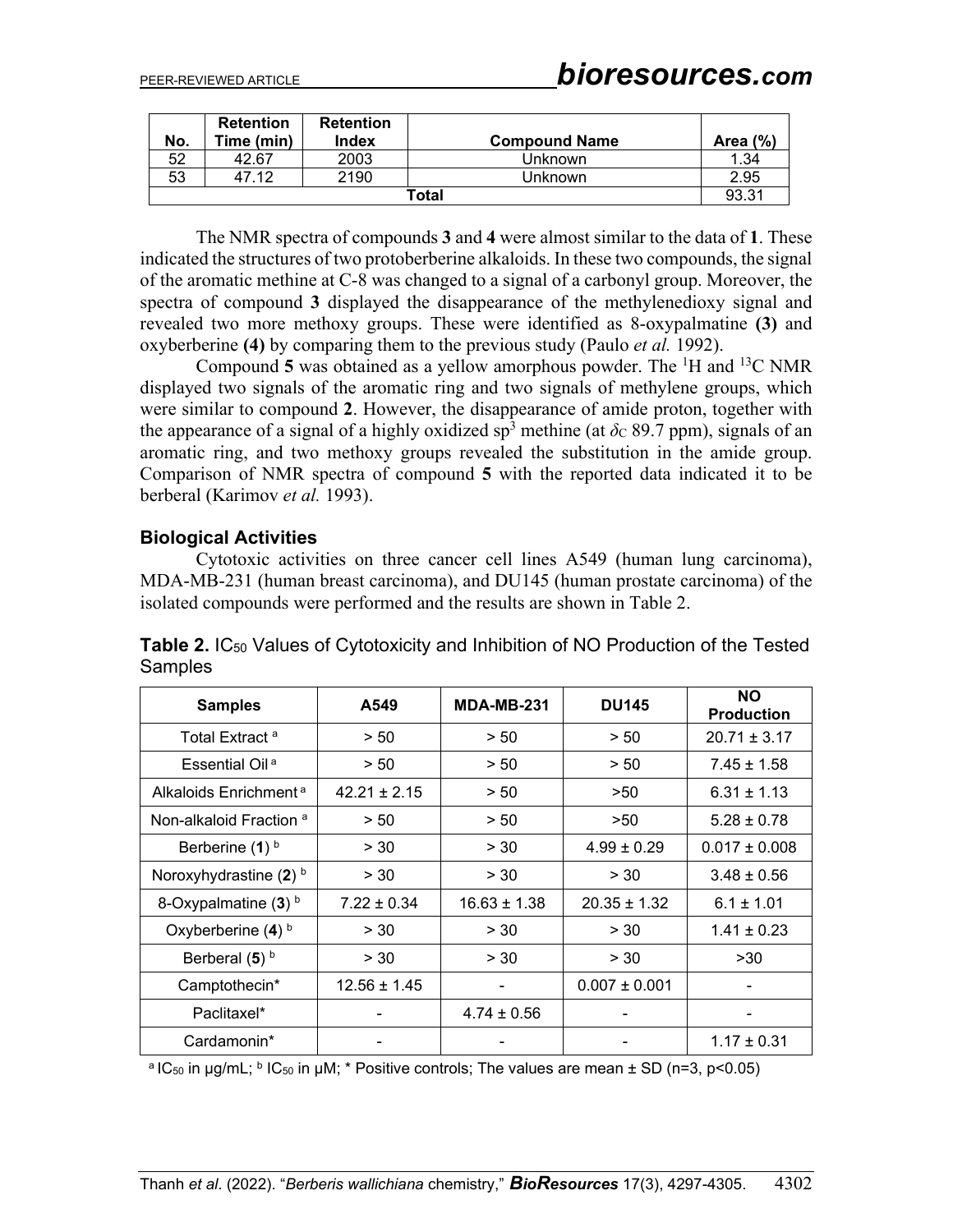Among five isolated compounds, 8-oxypalmatine exhibited potent effects on all three cancer cell lines, especially on A549 with  $IC_{50}$  at 7.22  $\mu$ M, which was lower than the value of positive control. Meanwhile, berberine displayed the strongest cytotoxic effect on human prostate carcinoma cells DUI145 with  $IC_{50}$  at 4.99  $\mu$ M. The other compounds had no remarkable toxicity on three cancer cell lines. The essential oil of *B. wallichiana* trunks showed no activity against all three cell lines.

The inhibition tendencies of the isolated compounds on the NO production from LPS stimulated RAW 264.7 macrophages cells were evaluated by the Griess method as described above. The result indicated that berberine (**1**) exhibited the strongest inhibition with IC50 at 0.017 μM, followed by oxyberberine (**4**), noroxyhydrastine (**2**), and 8 oxypalmatine (3) with  $IC_{50}$  at 1.41, 3.48, and 6.10  $\mu$ M, respectively, while the value of the positive control (Cardamonin) was 1.17 μM. By comparison, berberal exhibited weak NO inhibition, with  $IC_{50} > 30 \mu M$ . Meanwhile, both alkaloids enriched and the non-alkaloids fraction exhibited remarkable activity with  $IC_{50}$  at 5.28 to 6.31  $\mu$ g/mL, which were much higher than the activity of the total extract. The essential oil also showed remarkable activity with  $IC_{50}$  7.45 μg/mL. The MTT assay showed that the compounds had no remarkable toxicity at their effective doses for the NO inhibition (data not shown).

### **Discussion**

Though a lot of investigations about the chemical compositions of *Berberis* species have been conducted, few of these focused on the essential oils. Previously, Hashemi-Moghaddam *et al.* (2018) reported 18 isolated compounds from roots of *Berberis intergerrima* and found that fatty acids (hexadecanoic acid, linoleic acid, and oleic acid) were major constituents. By contrast, this study reported for the first time over 50 components of essential oils from *B. wallichiana* roots that contributed sharply to the knowledge about chemical compositions of the plant, as well as the genus. Safrole, a phenylpropanoid derivative, was determined as the most abundant at 22.28%, while several terpenoids, such as *α*-cedrene, *(E)*-caryophyllene, cedrol, and *α*-cadinol were present at 2% to 4% levels of the essential oil compositions. Considerably, the second-highest component of the essential oil component was unidentified*.* Moreover, the essential oil components *B. wallichiana* exhibited remarkable NO inhibition activity (Table 2). Thus, there should be further research on *B. wallichiana* essential oils.

The phytochemical investigation of *B. wallichiana* root led to the isolation of five alkaloids. These compounds were also determined in other *Berberis* species as reported previously, with considerable bioactivities such as antitumors, antimicrobial, and antiinflammation activities (Karimov *et al.* 1993; Mokhber-Dezfuli *et al.* 2014; Imenshahidi and Hosseinzadeh 2016; Khan *et al.* 2016). The present study investigated anticancer activities of *B. wallichiana* total extract, non-alkaloid fraction, and alkaloids enriched fraction, together with the isolated compounds. As shown in Table 2, berberine performed the strongest inhibition on DU145, followed by oxyberberine (**4**) and noroxyhydrastine (**2**), while showing weak cytotoxicities on the other tumor cells. Meanwhile, 8-oxypalmatine (**3**) exhibited medium inhibition on all three tumor cell lines. The total extract, alkaloids enriched fraction, and non-alkaloid fraction also showed weak anticancer activities. In contrast, the anti-inflammatory activities of the fractions and compounds were also evaluated. As shown in Table 2, except for berberal showing weak activity, the other four compounds exhibited remarkable NO-producing inhibition. Considerably, the antiinflammatory activity of berberine (1) ( $IC_{50}$  0.017  $\mu$ M) was much better than the positive control, cardamonin (IC<sub>50</sub> 1.17  $\mu$ M). Moreover, the alkaloid enriched and non-alkaloid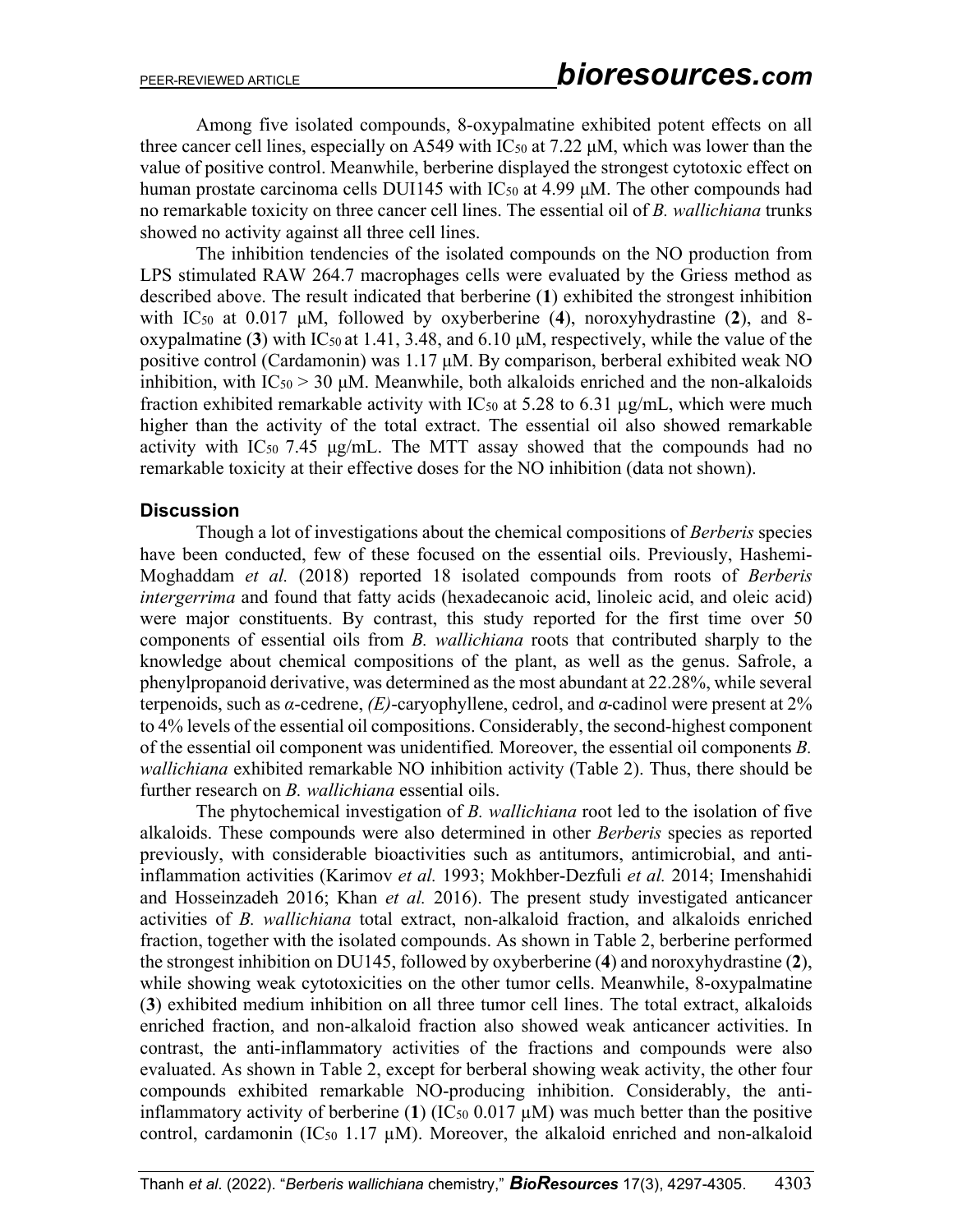fractions also inhibited NO production dramatically with  $IC_{50}$  at approximately 6  $\mu$ g/mL. The anti-inflammation of the alkaloids enriched fraction could be contributed by the remarkable activities of the isolated compounds. Benzylisoquinoline alkaloids were investigated from many *Berberis* species with considerable anti-inflammatory and antitumor effects. However, non-alkaloid constituents were not commonly found and evaluated bioactivities from these species. In this study, the non-alkaloid fraction exhibited promising anti-inflammatory activity. While no previous phytochemical investigation has been reported, further investigations should be conducted to identify the chemical compositions of this fraction.

## **CONCLUSIONS**

- 1. For the first time, phytochemical compositions of *B. wallichiana*, including those of essential oils and alkaloids, were reported. Bioactivities of essential oils, alkaloids, and non-alkaloid fractions from the species were also evaluated.
- 2. Fifty three chemical compounds, which amounted to 93.3% of the total composition, were determined from essential oils of *B. wallichiana.* Safrole was found as the most abundant, followed by *α*-cedrene, (E)-caryophyllene, cedrol, and *α*-cadinol. Additionally, an unidentified compound was found as a major component (15.9%) that could be a promising target for further investigation of *B. wallichiana* essential oils.
- 3. Five alkaloids were isolated from roots of *B. wallichiana*, of which, berberine exhibited remarkable inhibition of DU145 and anti-inflammation. Meanwhile, 8-oxypalmatine showed both anti-tumor and anti-inflammatory activities. Moreover, the alkaloids enriched and the non-alkaloids fractions from roots of *B. wallichiana* also performed dramatic NO producing inhibition.
- 4. In conclusion, this study suggested that the trunks of *B. wallichiana* might be a good source of bioactive compounds. The conservation and sustainable use is needed to prevent the overexploitation of this plant.

## **ACKNOWLEDGMENTS**

This work was supported by the National Foundation for Science and Technology Development (grant code: 106-NN.03-2016.49) and Vietnam Academy of Science and Technology (QTLA01.01/18-20)

## **REFERENCES CITED**

- Ali Redha, A., Siddiqui, S. A., and Ibrahim, S. A. (2021). "Advanced extraction techniques for *Berberis* species phytochemicals: A review," *[International Journal of](https://www.researchgate.net/journal/International-Journal-of-Food-Science-Technology-1365-2621)  [Food Science and Technology](https://www.researchgate.net/journal/International-Journal-of-Food-Science-Technology-1365-2621)* 56(11), 5485-5496. [DOI: 10.1111/ijfs.15315](https://doi.org/10.1111/ijfs.15315)
- Bhakuni, D. S., and Singh, R. S. (1982). "The alkaloids of *Thalictrum foliolosum*," *Journal of Natural Products* 45(3), 252-255. [DOI: 10.1021/np50021a003](https://doi.org/10.1021/np50021a003)